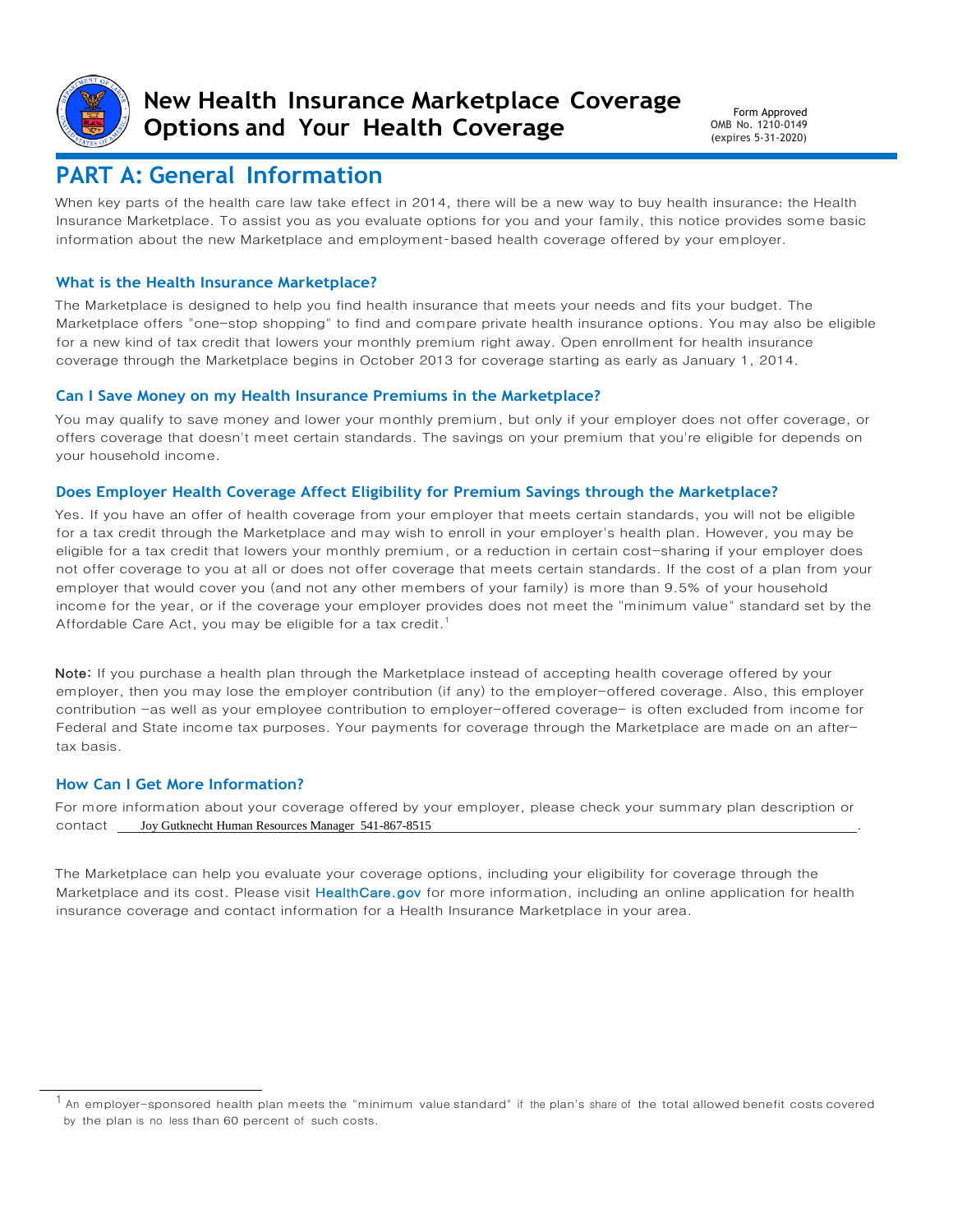# **PART B: Information About Health Coverage Offered by Your Employer**

 $\lambda$ 

This section contains information about any health coverage offered by your employer. If you decide to complete an application for coverage in the Marketplace, you will be asked to provide this information. This information is numbered to correspond to the Marketplace application.

| 3. Employer name                                                                                                                                                                                                                                                                          |                                 |              | 4. Employer Identification Number (EIN) |  |  |  |
|-------------------------------------------------------------------------------------------------------------------------------------------------------------------------------------------------------------------------------------------------------------------------------------------|---------------------------------|--------------|-----------------------------------------|--|--|--|
| Oregon Coast Community College                                                                                                                                                                                                                                                            |                                 |              |                                         |  |  |  |
| 5. Employer address                                                                                                                                                                                                                                                                       |                                 |              | 6. Employer phone number                |  |  |  |
| 400 SE College Way                                                                                                                                                                                                                                                                        |                                 | 541-867-8515 |                                         |  |  |  |
| 7. City                                                                                                                                                                                                                                                                                   |                                 | 8. State     | 9. ZIP code                             |  |  |  |
| Newport                                                                                                                                                                                                                                                                                   |                                 | <b>OR</b>    | 97366                                   |  |  |  |
| 10. Who Gam wa contact about employee health coverage at this job?                                                                                                                                                                                                                        |                                 |              |                                         |  |  |  |
| 11. Phone number (if different from above)                                                                                                                                                                                                                                                | 12. Email address               |              |                                         |  |  |  |
|                                                                                                                                                                                                                                                                                           | joy.gutknecht@oregoncoastcc.org |              |                                         |  |  |  |
| Here is some basic information about health coverage offered by this employer:<br>As your employer, we offer a health plan to:<br>All employees. Eligible employees are:<br>wome employees. Eligible employees are:<br>Faculty $-75-100\%$ appointment<br>Non Faculty 50-100% appointment |                                 |              |                                         |  |  |  |
| With respect to dependents:<br>e do offer coverage. Eligible dependents are:                                                                                                                                                                                                              |                                 |              |                                         |  |  |  |
| Spouse, domestic partner, children, domestic partner's children                                                                                                                                                                                                                           |                                 |              |                                         |  |  |  |
| $\blacksquare$ 'e do not offer coverage.                                                                                                                                                                                                                                                  |                                 |              |                                         |  |  |  |
| $\sqrt{ }$ checked, this coverage meets the minimum value standard, and the cost of this coverage to you is intended to<br>be affordable, based on employee wages.                                                                                                                        |                                 |              |                                         |  |  |  |

\*\* Even if your employer intends your coverage to be affordable, you may still be eligible for a premium discount through the Marketplace. The Marketplace will use your household income, along with other factors, to determine whether you may be eligible for a premium discount. If, for example, your wages vary from week to week (perhaps you are an hourly employee or you work on a commission basis), if you are newly employed mid-year, or if you have other income losses, you may still qualify for a premium discount.

If you decide to shop for coverage in the Marketplace, [HealthCare.gov](http://www.healthcare.gov/) will guide you through the process. Here's the employer information you'll enter when you visit [HealthCare.gov](http://www.healthcare.gov/) to find out if you can get a tax credit to lower your monthly premiums.